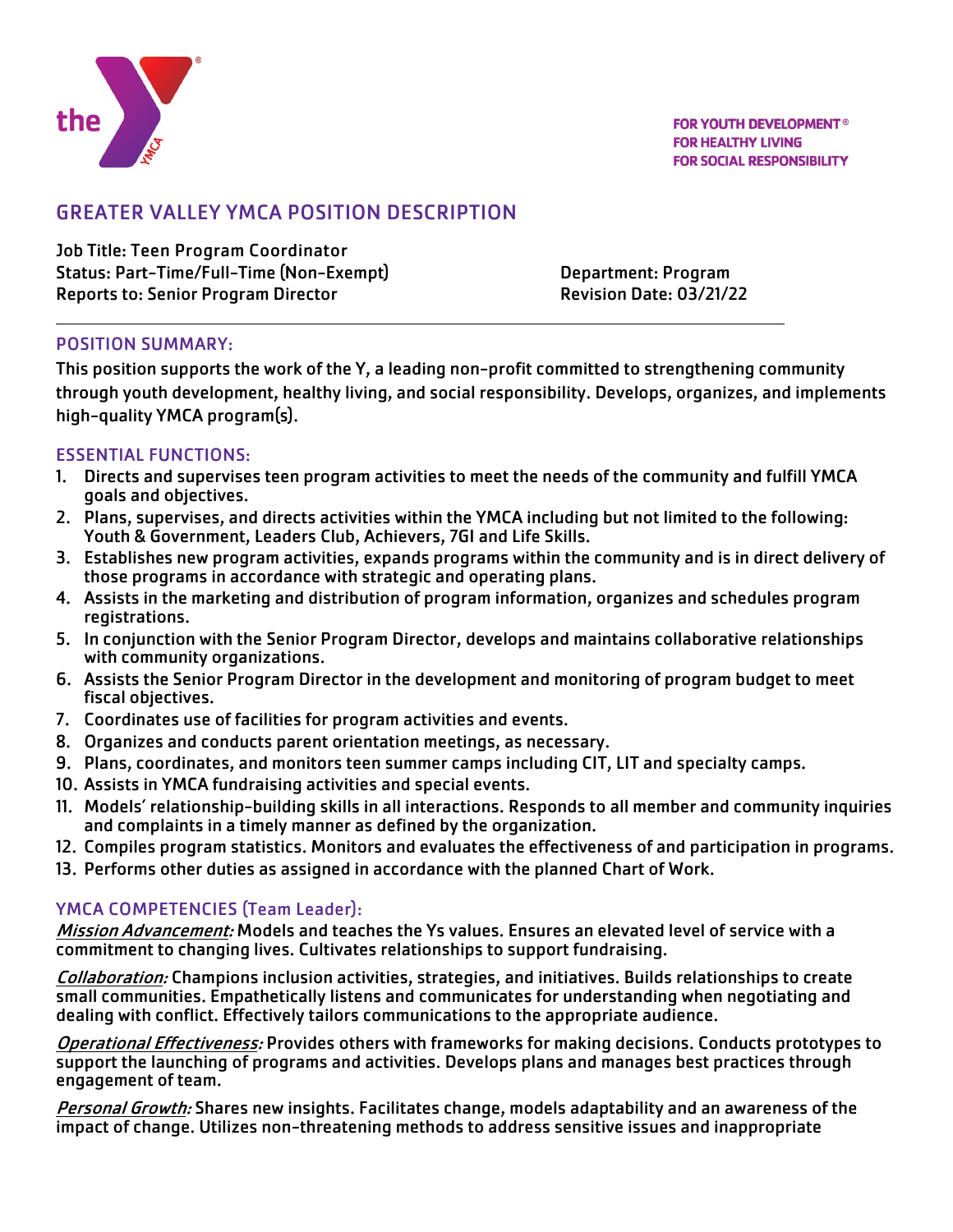YMCA JOB DESCRIPTION FOR TEEN PROGRAM COORDINATOR

behavior. Has the functional and technical knowledge and skills required to perform well; uses best practices and demonstrates up-to-date knowledge and skills in technology.

### QUALIFICATIONS:

- 1. Associates degree in related field or equivalent preferred.
- 2. One to two years related experience preferred.
- 3. Minimum age requirement of twenty-one (21).
- 4. Prior to or within 90 days of hire must complete: Mandatory Reporter Training (30 days), Praesidium Training (90 days); Pediatric CPR with AED (30 days); First Aid (30 days); Bloodborne Pathogens (90 days).
- 5. Completion of YMCA program-specific certifications within designated period.
- 6. Ability to relate effectively to diverse groups of people from all social and economic segments of the community.
- 7. Bi-Lingual (Spanish) Preferred.

### WORK ENVIRONMENT & PHYSICAL DEMANDS

The physical demands described here are representative of those that must be met by an employee to successfully perform the essential functions of this job. Reasonable accommodations may be made to enable individuals with disabilities to perform the essential functions.

- Sufficient strength, agility, and mobility to perform essential functions and to supervise program activities in a wide variety of indoor and outdoor locations (depending upon the programs).
- The employee must occasionally lift and/or move up to forty (40) pounds.

#### SELF-MOTIVATION & INNOVATION:

To be able to accomplish the goals set forth in this job description, the incumbent will need to possess a will to succeed. "What can I do to advance the Y and help it become more successful?" should be the mind-set. The heart of the position will be the ability to look past "what is" and to see "what can/should be." An elevated level of self-motivation and innovation/creativity is required to be successful at this position.

#### SIGNATURE:

I have reviewed and understand this job description.

\_\_\_\_\_\_\_\_\_\_\_\_\_\_\_\_\_\_\_\_\_\_\_\_\_\_\_\_\_\_\_\_\_\_ \_\_\_\_\_\_\_\_\_\_\_\_\_\_\_\_\_\_\_\_\_\_\_\_\_\_\_\_\_\_\_\_\_

Employee's Name Employee's Signature

| <b>Today's Date:</b> |  |
|----------------------|--|
|----------------------|--|